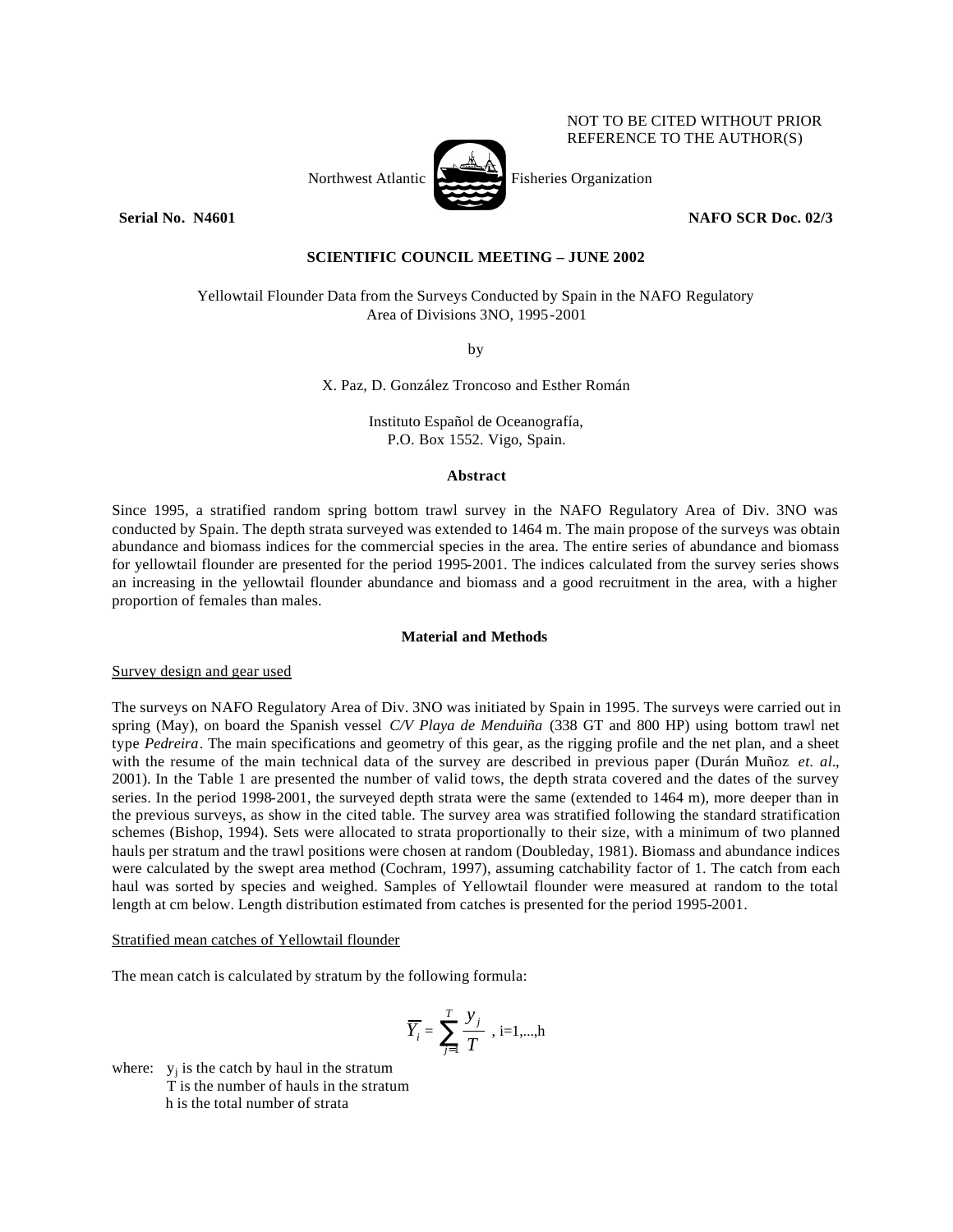and the stratified mean catch by stratum is obtained as follow:

$$
Y_i = \overline{Y}_i \, \mathbf{n}_i \, , i=1,...,h
$$

where:  $n_i$  is the area of the stratum i, i=1,...,h

Then the total stratified mean catch by year is calculated according to the formula:

$$
\overline{Y} = \sum_{i=1}^{h} \frac{Y_i}{N}
$$

where:  $N = \sum_{i=1}^{n}$ *h i ni* 1 is the total area by year

#### **Results**

## Catches of Yellowtail flounder

The yellowtail flounder mean catches by stratum are presented in Table 2, included swept area, number of hauls and SD. The stratified mean catches of yellowtail flounder are presented in Table 3. Data from year 1995 are added, although in that year a few sets were made, so it is not representative. The yellowtail flounder indices show a general increasing across the years (Fig. 1). The high value of the year 1999 may be due to a change of the catchability, so it is a year effect (Walsh *et. al.*, 2001).

### Abundance and Biomass of Yellowtail flounder

Following the recommendations of the 2000 Scientific Council Meeting, the entire time series (1995-2001) of abundance and biomass estimates of yellowtail flounder are presented (updated) in Table 4 and Table 5, respectively. Although there are some year variations, an increasing general trend in the abundance (Fig. 2) is observed. The biomass (Fig. 3) shows a similar pattern.

### Length distribution of Yellowtail flounder

The length distribution of yellowtail flounder is shown in Table 6, and in Fig. 4 we can see its evolution along the years. We can see a good recruitment (individuals between 20 and 26 cm.) in this period, namely in 1996 and in 1997. The presence of the great year-class appears covered by probable changes in catchability.

## **References**

BISHOP, C.A. 1994. Revisions and additions to stratification schemes used during research vessel surveys in NAFO Subareas 2 and 3*. NAFO SCR Doc*., No 43, Serial No N2413, 23 pp.

COCHRAM, W.G. 1997. Sampling techniques. J. Wiley and Sons, N.Y., 428 pp.

- DURÁN MUÑOZ, P., E. ROMÁN, D. GONZÁLEZ TRONCOSO and X. PAZ. Abundance and biomass for American plaice from the surveys conducted by Spain in the NAFO Regulatory Area os divisions 3NO: 1995-2001. NAFO SCR Doc., 01/58, Serial Number N4436, 11 pp.
- DOUBLEDAY, W.G. 1981. Manual on groundfish surveys in the Northwest Atlantic. *NAFO Sci. Coun. Studies*, 2, 55.
- PAZ, X., E. ROMÁN and P. DURÁN MUÑOZ. 2000. An exercise of comparative fishing between the R/V Wilfred Templeman ant the B/C Playa de Menduiña in NAFO Div. 3N in May 2000. *NAFO SC Working paper* No 00/19.12 pp.
- WALSH, S. J., M. JOANNE MORGAN, D. POWER and C. DARBY: The complete 2001 assessment of Grand Bank Yellowtail flounder stock in NAFO Divisions 3LNO. NAFO SCR Doc., 01/76, Serial Number 4455.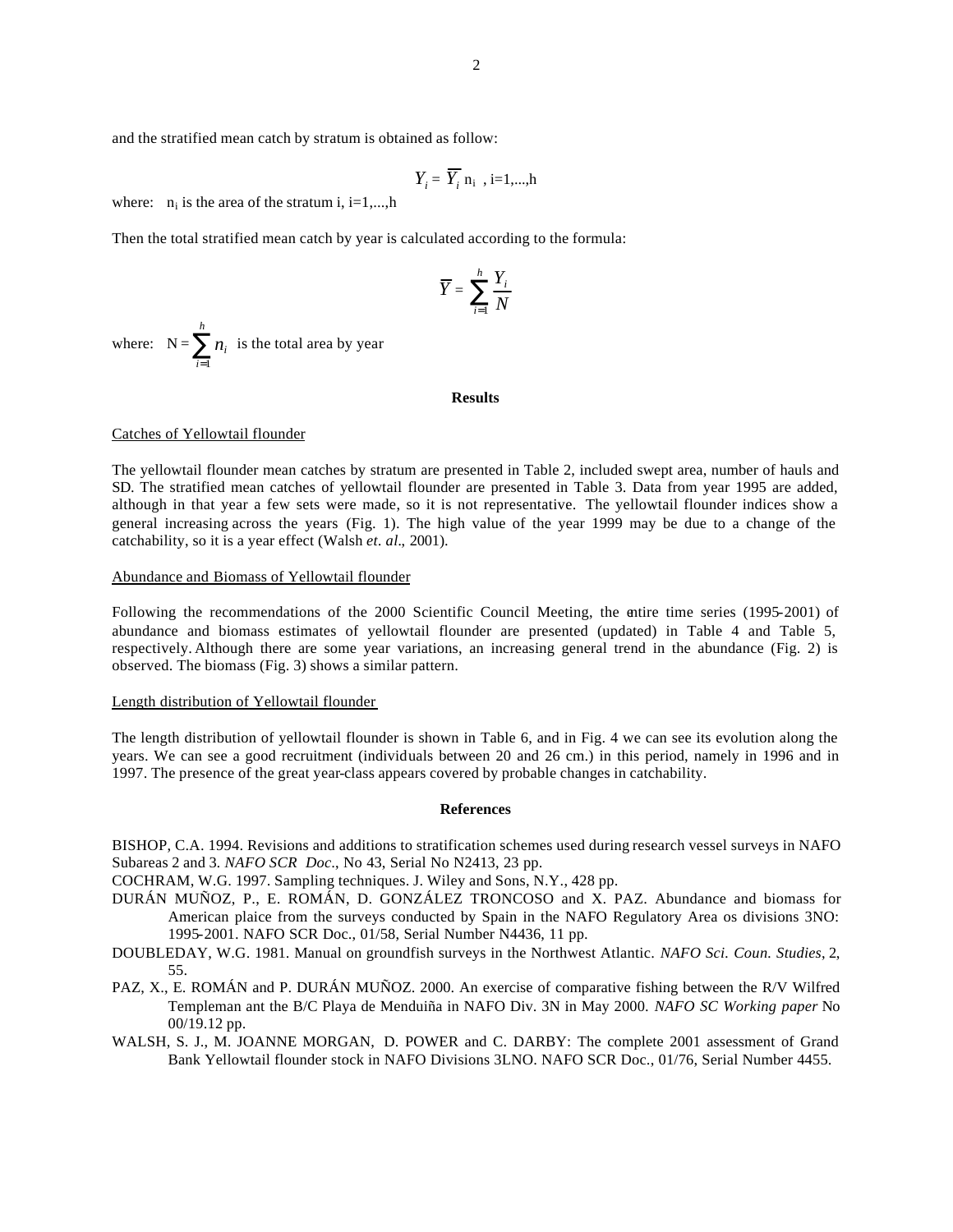| Year | Vessel                | Valid tows | Depth strata covered (m) | Dates           |
|------|-----------------------|------------|--------------------------|-----------------|
| 1995 | C/V Playa de Menduíña | 77         | $>56-731$                | May 18-May 29   |
| 1996 | C/V Playa de Menduíña | 112        | $>56-1098$               | May 07-May 24   |
| 1997 | C/V Playa de Menduíña | 128        | $>56-1280$               | April 26-May 18 |
| 1998 | C/V Playa de Menduíña | 124        | $> 56 - 1463$            | May 06-May 26   |
| 1999 | C/V Playa de Menduíña | 114        | $>56-1464$               | May 07-May 26   |
| 2000 | C/V Playa de Menduíña | 118        | $> 56 - 1465$            | May 07-May 28   |
| 2001 | C/V Playa de Menduíña | 130        | $>$ 56-1466              | May 03-May 24   |
|      |                       |            |                          |                 |

**TABLE 1.** Spanish spring bottom trawl surveys on NAFO Div. 3NO: 1995-2001.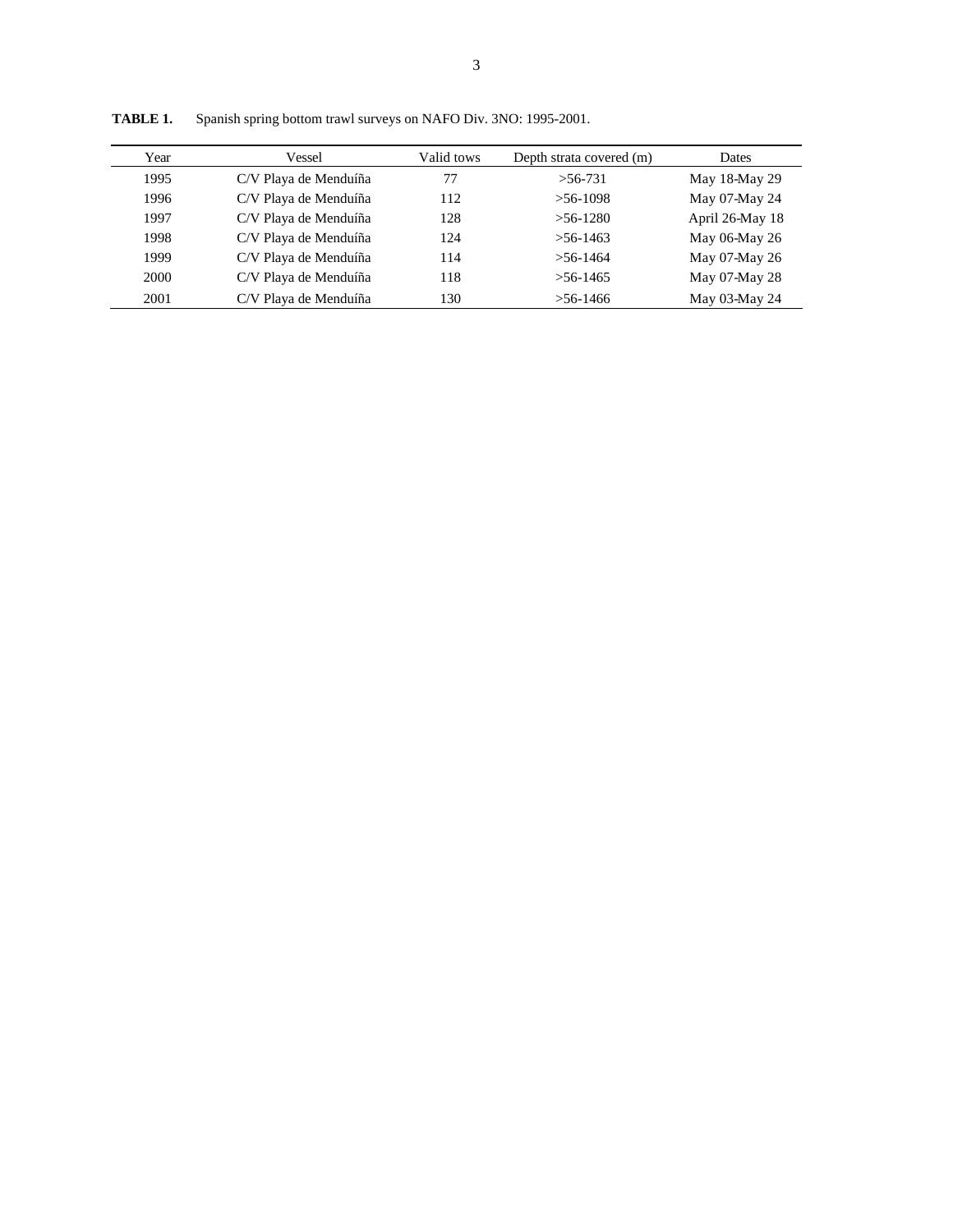|  |                                                | <b>TABLE 2.</b> Swept area, number of hauls and Yellowtail flounder mean catch (kg.) and SD (*) by stratum. Spanish Spring Surveys on NAFO Div. 3NO: 1995-2001. Swept area in |  |
|--|------------------------------------------------|-------------------------------------------------------------------------------------------------------------------------------------------------------------------------------|--|
|  | square miles. n.s. means stratum not surveved. |                                                                                                                                                                               |  |
|  |                                                |                                                                                                                                                                               |  |

|         |        | 1995             |                           |             |        |                | 1996        |             |        |                | 1997        |             |        |                | 1998        |             |
|---------|--------|------------------|---------------------------|-------------|--------|----------------|-------------|-------------|--------|----------------|-------------|-------------|--------|----------------|-------------|-------------|
| Stratum | Swept  | Tow              | $\overline{Y}$ . flounder | Y. flounder | Swept  | Tow            | Y. flounder | Y. flounder | Swept  | Tow            | Y. flounder | Y. flounder | Swept  | Tow            | Y. flounder | Y. flounder |
|         | area   | number           | Mean catch                | <b>SD</b>   | area   | number         | Mean catch  | <b>SD</b>   | area   | number         | Mean catch  | <b>SD</b>   | area   | number         | Mean catch  | $\rm SD$    |
| 353     | 0.0353 | 3                | 17.40                     | 12.277      | 0.0371 | 3              | 223.93      | 282.967     | 0.0480 | $\overline{4}$ | 37.54       | 42.637      | 0.0465 | 4              | 36.56       | 60.305      |
| 354     | 0.0353 | 3                | 5.33                      | 9.238       | 0.0319 | 3              | 3.32        | 2.526       | 0.0233 | 2              | 4.21        | 4.667       | 0.0356 | 3              | 3.64        | 0.719       |
| 355     | n.s.   | n.s.             | n.s.                      | n.s.        | 0.0221 | $\sqrt{2}$     | 0.75        | 1.061       | 0.0233 | $\sqrt{2}$     | 6.59        | 0.933       | 0.0221 | $\overline{2}$ | 0.38        | 0.534       |
| 356     | n.s.   | n.s.             | n.s.                      | n.s.        | 0.0203 | $\sqrt{2}$     | 0.00        | 0.000       | 0.0225 | $\overline{c}$ | 0.97        | 1.372       | 0.0221 | $\overline{2}$ | 0.00        | 0.000       |
| 357     | 0.0109 | -1               | 0.00                      | $\sim$      | 0.0218 | $\overline{c}$ | 0.00        | 0.000       | 0.0443 | $\overline{4}$ | 0.00        | 0.000       | 0.0240 | 2              | 0.00        | 0.000       |
| 358     | 0.0319 | 3                | 0.00                      | 0.000       | 0.0319 | 3              | 0.40        | 0.693       | 0.0563 | 5              | 0.06        | 0.125       | 0.0236 | 3              | 0.00        | 0.000       |
| 359     | 0.0345 | 3                | 4.03                      | 6.986       | 0.0548 | 5              | 2.74        | 2.476       | 0.0690 | 6              | 0.24        | 0.412       | 0.0698 | 6              | 0.52        | 0.649       |
| 360     | 0.3563 | 31               | 61.13                     | 121.742     | 0.3761 | 31             | 424.96      | 385.368     | 0.3754 | 32             | 242.01      | 465.329     | 0.2561 | 25             | 1118.21     | 1883.650    |
| 374     | 0.0225 | $\sqrt{2}$       | 0.00                      | 0.000       | 0.0233 | 2              | 0.00        | 0.000       | 0.0353 | 3              | 0.00        | 0.000       | 0.0353 | 3              | 0.13        | 0.058       |
| 375     | 0.0225 | 2                | 4.44                      | 5.607       | 0.0229 | 2              | 123.80      | 175.080     | 0.0116 | 1              | 0.60        | $\sim$      | 0.0345 | 3              | 37.00       | 63.913      |
| 376     | 0.1729 | 15               | 104.86                    | 175.526     | 0.1650 | 14             | 213.53      | 260.009     | 0.1583 | 14             | 485.54      | 537.804     | 0.0930 | 10             | 835.21      | 542.184     |
| 377     | 0.0221 | $\boldsymbol{2}$ | 0.00                      | 0.000       | 0.0229 | $\sqrt{2}$     | 0.00        | 0.000       | 0.0116 | 1              | $0.00\,$    | $\sim$      | 0.0229 | $\overline{2}$ | 0.00        | 0.000       |
| 378     | 0.0435 | $\overline{4}$   | 0.00                      | 0.000       | 0.0330 | 3              | 0.17        | 0.289       | 0.0210 | $\mathbf{2}$   | 0.00        | 0.000       | 0.0120 | $\overline{2}$ | 0.00        | 0.000       |
| 379     | 0.0221 | $\overline{2}$   | 0.00                      | 0.000       | 0.0113 | $\mathbf{1}$   | 0.00        | $\sim$      | 0.0206 | 2              | 0.00        | 0.000       | 0.0356 | 3              | 0.00        | 0.000       |
| 380     | n.s.   | n.s.             | n.s.                      | n.s.        | 0.0221 | $\overline{2}$ | 0.00        | 0.000       | 0.0210 | $\sqrt{2}$     | 0.00        | 0.000       | 0.0113 | $\overline{c}$ | 0.00        | 0.000       |
| 381     | n.s.   | n.s.             | n.s.                      | n.s.        | 0.0229 | $\sqrt{2}$     | 0.00        | 0.000       | 0.0221 | $\overline{c}$ | 0.00        | 0.000       | 0.0229 | $\overline{c}$ | 0.00        | 0.000       |
| 382     | n.s.   | n.s.             | n.s.                      | n.s.        | 0.0338 | 3              | 0.00        | 0.000       | 0.0461 | $\overline{4}$ | 0.00        | 0.000       | 0.0229 | 3              | 0.00        | 0.000       |
| 721     | n.s.   | n.s.             | n.s.                      | n.s.        | 0.0214 | $\overline{c}$ | 0.10        | 0.141       | 0.0221 | $\overline{2}$ | 2.25        | 3.182       | 0.0203 | $\overline{c}$ | 0.00        | 0.000       |
| 722     | n.s.   | n.s.             | n.s.                      | n.s.        | 0.0206 | $\overline{2}$ | 0.00        | 0.000       | 0.0214 | $\sqrt{2}$     | 0.00        | 0.000       | 0.0101 | $\overline{2}$ | 0.00        | 0.000       |
| 723     | n.s.   | n.s.             | n.s.                      | n.s.        | 0.0109 | $\mathbf{1}$   | 0.00        | $\sim$      | 0.0210 | 2              | 0.00        | 0.000       | 0.0233 | 2              | 0.00        | 0.000       |
| 724     | 0.0105 | $\mathbf{1}$     | 0.00                      | $\sim$      | 0.0203 | $\sqrt{2}$     | 0.00        | 0.000       | 0.0225 | $\mathbf{2}$   | 0.00        | 0.000       | 0.0206 | $\overline{2}$ | 0.00        | 0.000       |
| 725     | 0.0334 | 3                | 0.00                      | 0.000       | 0.0225 | $\overline{c}$ | 0.00        | 0.000       | 0.0206 | 2              | 0.00        | 0.000       | 0.0086 |                | 0.00        |             |
| 726     | 0.0214 | $\overline{2}$   | 0.00                      | 0.000       | 0.0218 | $\overline{c}$ | 0.00        | 0.000       | n.s.   | n.s.           | n.s.        | n.s.        | 0.0094 | $\overline{c}$ | 0.00        | 0.000       |
| 727     | n.s.   | n.s.             | n.s.                      | n.s.        | 0.0210 | $\overline{c}$ | 0.00        | 0.000       | 0.0094 | $\mathbf{1}$   | 0.00        | $\sim$      | 0.0233 | $\overline{c}$ | 0.00        | 0.000       |
| 728     | n.s.   | n.s.             | n.s.                      | n.s.        | 0.0218 | $\overline{c}$ | 0.00        | 0.000       | 0.0214 | 2              | 0.00        | 0.000       | 0.0206 | 2              | 0.00        | 0.000       |
| 752     | n.s.   | n.s.             | n.s.                      | n.s.        | 0.0109 | $\mathbf{1}$   | 0.00        | $\sim$      | 0.0218 | 2              | 0.00        | 0.000       | 0.0229 | $\overline{2}$ | 0.00        | 0.000       |
| 753     | n.s.   | n.s.             | n.s.                      | n.s.        | 0.0199 | $\mathbf{2}$   | 0.00        | 0.000       | 0.0214 | $\mathbf{2}$   | 0.00        | 0.000       | 0.0218 | $\overline{c}$ | $0.00\,$    | 0.000       |
| 754     | n.s.   | n.s.             | n.s.                      | n.s.        | n.s.   | n.s.           | n.s.        | n.s.        | 0.0330 | 3              | 0.00        | 0.000       | 0.0210 | $\overline{2}$ | 0.00        | 0.000       |
| 755     | n.s.   | n.s.             | n.s.                      | n.s.        | n.s.   | n.s.           | n.s.        | n.s.        | n.s.   | n.s.           | n.s.        | n.s.        | 0.0206 | $\overline{c}$ | 0.00        | 0.000       |
| 756     | n.s.   | n.s.             | n.s.                      | n.s.        | 0.0210 | $\overline{c}$ | 0.00        | 0.000       | 0.0109 | $\mathbf{1}$   | 0.00        | $\sim$      | 0.0225 | $\overline{c}$ | 0.00        | 0.000       |
| 757     | n.s.   | n.s.             | n.s.                      | n.s.        | 0.0188 | $\overline{2}$ | 0.00        | 0.000       | 0.0304 | 3              | 0.00        | 0.000       | 0.0206 | $\overline{c}$ | 0.00        | 0.000       |
| 758     | n.s.   | n.s.             | n.s.                      | n.s.        | n.s.   | n.s.           | n.s.        | n.s.        | 0.0214 | $\sqrt{2}$     | 0.00        | 0.000       | 0.0105 | $\mathfrak{2}$ | 0.00        | 0.000       |
| 759     | n.s.   | n.s.             | n.s.                      | n.s.        | n.s.   | n.s.           | n.s.        | n.s.        | n.s.   | n.s.           | n.s.        | n.s.        | 0.0214 | $\overline{2}$ | 0.00        | 0.000       |
| 760     | n.s.   | n.s.             | n.s.                      | n.s.        | 0.0210 | 2              | 0.00        | 0.000       | 0.0105 | -1             | 0.00        | $\sim$      | 0.0214 | 2              | 0.00        | 0.000       |
| 761     | n.s.   | n.s.             | n.s.                      | n.s.        | 0.0199 | 2              | 0.00        | 0.000       | 0.0315 | 3              | 0.00        | 0.000       | 0.0206 | $\overline{2}$ | 0.00        | 0.000       |
| 762     | n.s.   | n.s.             | n.s.                      | n.s.        | n.s.   | n.s.           | n.s.        | n.s.        | 0.0308 | 3              | 0.00        | 0.000       | 0.0094 | $\overline{2}$ | 0.00        | 0.000       |
| 763     | n.s.   | n.s.             | n.s.                      | n.s.        | n.s.   | n.s.           | n.s.        | n.s.        | n.s.   | n.s.           | n.s.        | n.s.        | 0.0218 | $\overline{c}$ | $0.00\,$    | 0.000       |
| 764     | n.s.   | n.s.             | n.s.                      | n.s.        | 0.0210 | 2              | 0.00        | 0.000       | 0.0206 | 2              | 0.00        | 0.000       | 0.0218 | $\overline{c}$ | 0.00        | 0.000       |
| 765     | n.s.   | n.s.             | n.s.                      | n.s.        | 0.0199 | 2              | 0.00        | 0.000       | 0.0206 | 2              | 0.00        | 0.000       | 0.0098 | $\overline{2}$ | 0.00        | 0.000       |
| 766     | n.s.   | n.s.             | n.s.                      | n.s.        | n.s.   | n.s.           | n.s.        | n.s.        | 0.0308 | 3              | 0.00        | 0.000       | 0.0191 | 2              | 0.00        | 0.000       |
| 767     | n.s.   | n.s.             | n.s.                      | n.s.        | n.s.   | n.s.           | n.s.        | n.s.        | n.s.   | n.s.           | n.s.        | n.s.        | 0.0109 | $\overline{2}$ | 0.00        | 0.000       |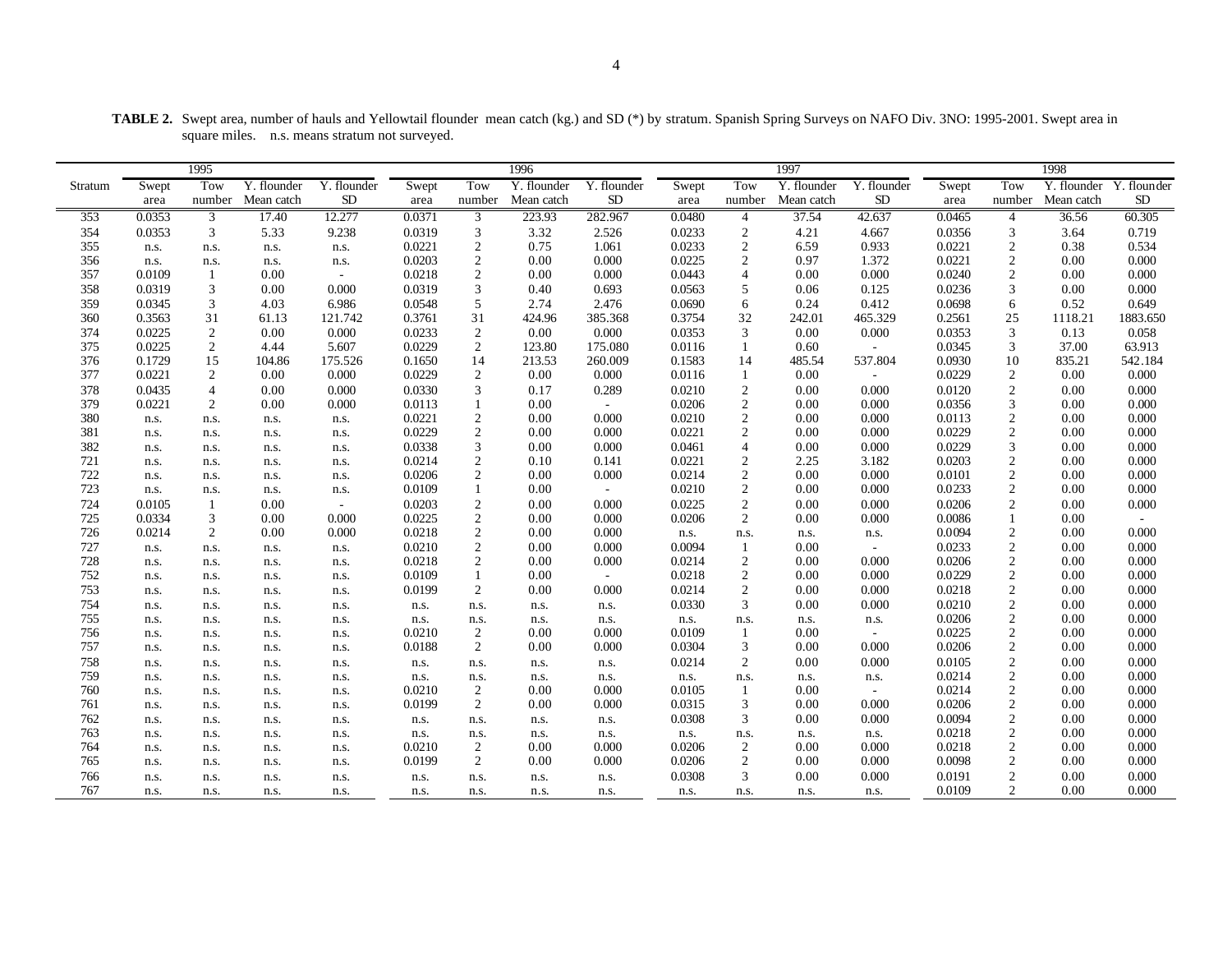**TABLE 2 (cont.).** Swept area, number of hauls and Yellowtail flounder mean catch (kg.) and SD (formula in previous sheet) by stratum. Spanish Spring Surveys on NAFO Div. 3NO: 1995-2001. Swept area in square miles. n.s. means stratum not surveyed.

|         |        | 1999                                          |             |             |        |                | 2000        |             |        |                             | 2001        |             |
|---------|--------|-----------------------------------------------|-------------|-------------|--------|----------------|-------------|-------------|--------|-----------------------------|-------------|-------------|
| Stratum | Swept  | Tow                                           | Y. flounder | Y. flounder | Swept  | Tow            | Y. flounder | Y. flounder | Swept  | Tow                         | Y. flounder | Y. flounder |
|         | area   | number                                        | Mean catch  | ${\rm SD}$  | area   | number         | Mean catch  | ${\rm SD}$  | area   | number                      | Mean catch  | SD          |
| 353     | 0.0360 | $\overline{3}$                                | 449.15      | 545.604     | 0.0356 | 3              | 202.96      | 273.265     | 0.0341 | 3                           | 263.30      | 431.032     |
| 354     | 0.0218 | $\overline{c}$                                | 0.25        | 0.354       | 0.0356 | 3              | 5.34        | 5.766       | 0.0338 | 3                           | 0.35        | 0.350       |
| 355     | 0.0229 | $\overline{c}$                                | 0.00        | 0.000       | 0.0233 | $\mathbf{2}$   | 0.00        | 0.000       | 0.0199 | $\overline{c}$              | 0.00        | 0.000       |
| 356     | 0.0229 | $\overline{c}$                                | 0.00        | 0.000       | 0.0225 | $\overline{c}$ | 0.00        | 0.000       | 0.0244 | $\sqrt{2}$                  | 0.00        | 0.000       |
| 357     | 0.0236 | $\overline{c}$                                | 0.00        | 0.000       | 0.0124 | $\mathbf{1}$   | 0.00        |             | 0.0233 | $\mathbf{2}$                | 0.00        | 0.000       |
| 358     | 0.0349 | 3                                             | 0.00        | 0.000       | 0.0341 | 3              | $0.00\,$    | 0.000       | 0.0349 | 3                           | 0.00        | 0.000       |
| 359     | 0.0364 | $\ensuremath{\mathfrak{Z}}$                   | 1.02        | 1.413       | 0.0469 | $\overline{4}$ | 7.07        | 8.762       | 0.0825 | $\tau$                      | 0.20        | 0.304       |
| 360     | 0.2325 | 19                                            | 1630.45     | 1269.161    | 0.2396 | 20             | 1169.88     | 991.825     | 0.2381 | 20                          | 1681.46     | 1457.579    |
| 374     | 0.0244 | $\sqrt{2}$                                    | 221.80      | 308.581     | 0.0240 | $\sqrt{2}$     | 61.21       | 70.421      | 0.0240 | $\sqrt{2}$                  | 884.24      | 426.336     |
| 375     | 0.0236 | $\sqrt{2}$                                    | 1038.20     | 503.177     | 0.0244 | $\sqrt{2}$     | 458.65      | 6.152       | 0.0240 | 2                           | 510.40      | 367.130     |
| 376     | 0.1219 | 10                                            | 1649.66     | 495.276     | 0.1200 | 10             | 1301.76     | 707.591     | 0.1193 | 10                          | 1525.29     | 383.127     |
| 377     | 0.0240 | $\boldsymbol{2}$                              | $0.00\,$    | $0.000\,$   | 0.0229 | $\sqrt{2}$     | 0.14        | 0.191       | 0.0229 | $\sqrt{2}$                  | 0.18        | 0.255       |
| 378     | 0.0229 | $\begin{smallmatrix}2\\2\\2\end{smallmatrix}$ | $0.00\,$    | 0.000       | 0.0233 | $\sqrt{2}$     | 0.00        | 0.000       | 0.0233 | $\sqrt{2}$                  | 0.40        | 0.559       |
| 379     | 0.0236 |                                               | 0.00        | 0.000       | 0.0225 | $\sqrt{2}$     | $0.00\,$    | 0.000       | 0.0214 | $\sqrt{2}$                  | 0.00        | 0.000       |
| 380     | 0.0236 |                                               | 0.00        | 0.000       | 0.0236 | $\sqrt{2}$     | 0.00        | 0.000       | 0.0206 | $\sqrt{2}$                  | 0.00        | $0.000\,$   |
| 381     | 0.0229 | $\overline{c}$                                | 0.00        | 0.000       | 0.0236 | $\sqrt{2}$     | $0.00\,$    | 0.000       | 0.0236 | $\sqrt{2}$                  | 0.00        | 0.000       |
| 382     | 0.0484 | $\overline{4}$                                | 0.00        | 0.000       | 0.0499 | $\overline{4}$ | 0.00        | 0.000       | 0.0469 | $\overline{\mathcal{L}}$    | 0.05        | 0.090       |
| 721     | 0.0244 | $\frac{2}{2}$                                 | 0.00        | 0.000       | 0.0236 | $\sqrt{2}$     | 0.00        | 0.000       | 0.0248 | $\sqrt{2}$                  | 0.00        | 0.000       |
| 722     | 0.0229 |                                               | 0.00        | 0.000       | 0.0218 | $\sqrt{2}$     | $0.00\,$    | 0.000       | 0.0263 | $\mathbf{2}$                | 0.00        | 0.000       |
| 723     | 0.0229 | $\overline{c}$                                | 0.00        | 0.000       | 0.0248 | $\sqrt{2}$     | 0.00        | 0.000       | 0.0229 | $\sqrt{2}$                  | 0.00        | 0.000       |
| 724     | 0.0225 | $\frac{2}{2}$                                 | 0.00        | 0.000       | 0.0233 | $\sqrt{2}$     | 0.00        | 0.000       | 0.0233 | $\sqrt{2}$                  | 0.00        | 0.000       |
| 725     | 0.0229 |                                               | 0.00        | 0.000       | 0.0210 | $\sqrt{2}$     | 0.00        | 0.000       | 0.0221 | $\sqrt{2}$                  | 0.00        | 0.000       |
| 726     | 0.0225 | $\overline{c}$                                | 0.00        | 0.000       | 0.0221 | $\sqrt{2}$     | 0.00        | 0.000       | 0.0236 | $\sqrt{2}$                  | 0.00        | 0.000       |
| 727     | 0.0236 | $\begin{smallmatrix}2\\2\\2\end{smallmatrix}$ | 0.00        | 0.000       | 0.0210 | $\sqrt{2}$     | 0.00        | 0.000       | 0.0225 | $\sqrt{2}$                  | 0.00        | 0.000       |
| 728     | 0.0233 |                                               | 0.00        | 0.000       | 0.0210 | $\sqrt{2}$     | 0.00        | 0.000       | 0.0229 | $\sqrt{2}$                  | 0.00        | 0.000       |
| 752     | 0.0233 |                                               | 0.00        | 0.000       | 0.0206 | $\overline{2}$ | 0.00        | 0.000       | 0.0210 | $\mathbf{2}$                | 0.18        | 0.247       |
| 753     | 0.0229 | $\overline{c}$                                | 0.00        | 0.000       | 0.0218 | $\sqrt{2}$     | 0.00        | 0.000       | 0.0214 | $\mathfrak{2}$              | 0.00        | 0.000       |
| 754     | 0.0206 | $\overline{c}$                                | 0.00        | 0.000       | 0.0195 | $\sqrt{2}$     | $0.00\,$    | 0.000       | 0.0195 | $\sqrt{2}$                  | 0.00        | 0.000       |
| 755     | 0.0311 | 3                                             | 0.00        | 0.000       | 0.0431 | $\overline{4}$ | 0.00        | 0.000       | 0.0416 | $\overline{\mathcal{L}}$    | 0.00        | 0.000       |
| 756     | 0.0225 | $\overline{c}$                                | 0.00        | 0.000       | 0.0203 | $\overline{c}$ | $0.00\,$    | 0.000       | 0.0233 | $\sqrt{2}$                  | 0.00        | 0.000       |
| 757     | 0.0233 | $\frac{2}{2}$                                 | 0.00        | $0.000\,$   | 0.0214 | $\sqrt{2}$     | $0.00\,$    | 0.000       | 0.0233 | $\sqrt{2}$                  | 0.00        | 0.000       |
| 758     | 0.0214 |                                               | 0.00        | 0.000       | 0.0210 | $\overline{2}$ | 0.00        | 0.000       | 0.0218 | $\sqrt{2}$                  | 0.00        | 0.000       |
| 759     | 0.0218 | $\overline{c}$                                | 0.00        | 0.000       | 0.0210 | $\sqrt{2}$     | 0.00        | 0.000       | 0.0221 | $\sqrt{2}$                  | 0.00        | 0.000       |
| 760     | 0.0225 | $\overline{c}$                                | 0.00        | 0.000       | 0.0210 | $\sqrt{2}$     | $0.00\,$    | 0.000       | 0.0240 | $\sqrt{2}$                  | 0.00        | 0.000       |
| 761     | 0.0210 | $\overline{\mathbf{c}}$                       | 0.00        | 0.000       | 0.0221 | $\sqrt{2}$     | 0.00        | 0.000       | 0.0225 | $\sqrt{2}$                  | 0.00        | 0.000       |
| 762     | 0.0210 | $\overline{c}$                                | 0.00        | 0.000       | 0.0203 | $\overline{c}$ | 0.00        | 0.000       | 0.0225 | $\sqrt{2}$                  | 0.00        | 0.000       |
| 763     | 0.0311 | $\overline{\mathbf{3}}$                       | 0.00        | 0.000       | 0.0416 | $\overline{4}$ | 0.00        | 0.000       | 0.0330 | $\ensuremath{\mathfrak{Z}}$ | 0.00        | 0.000       |
| 764     | 0.0225 | $\overline{c}$                                | 0.00        | 0.000       | 0.0218 | $\sqrt{2}$     | 0.00        | 0.000       | 0.0225 | $\sqrt{2}$                  | 0.00        | 0.000       |
| 765     | 0.0221 | $\overline{c}$                                | 0.00        | 0.000       | 0.0203 | $\overline{2}$ | 0.00        | 0.000       | 0.0218 | $\sqrt{2}$                  | 0.00        | 0.000       |
| 766     | 0.0218 | $\overline{c}$                                | 0.00        | 0.000       | 0.0214 | $\mathbf{2}$   | 0.00        | 0.000       | 0.0203 | $\sqrt{2}$                  | 0.00        | 0.000       |
| 767     | 0.0214 | $\overline{2}$                                | 0.00        | 0.000       | 0.0210 | 2              | 0.00        | 0.000       | 0.0218 | $\overline{2}$              | 0.00        | 0.000       |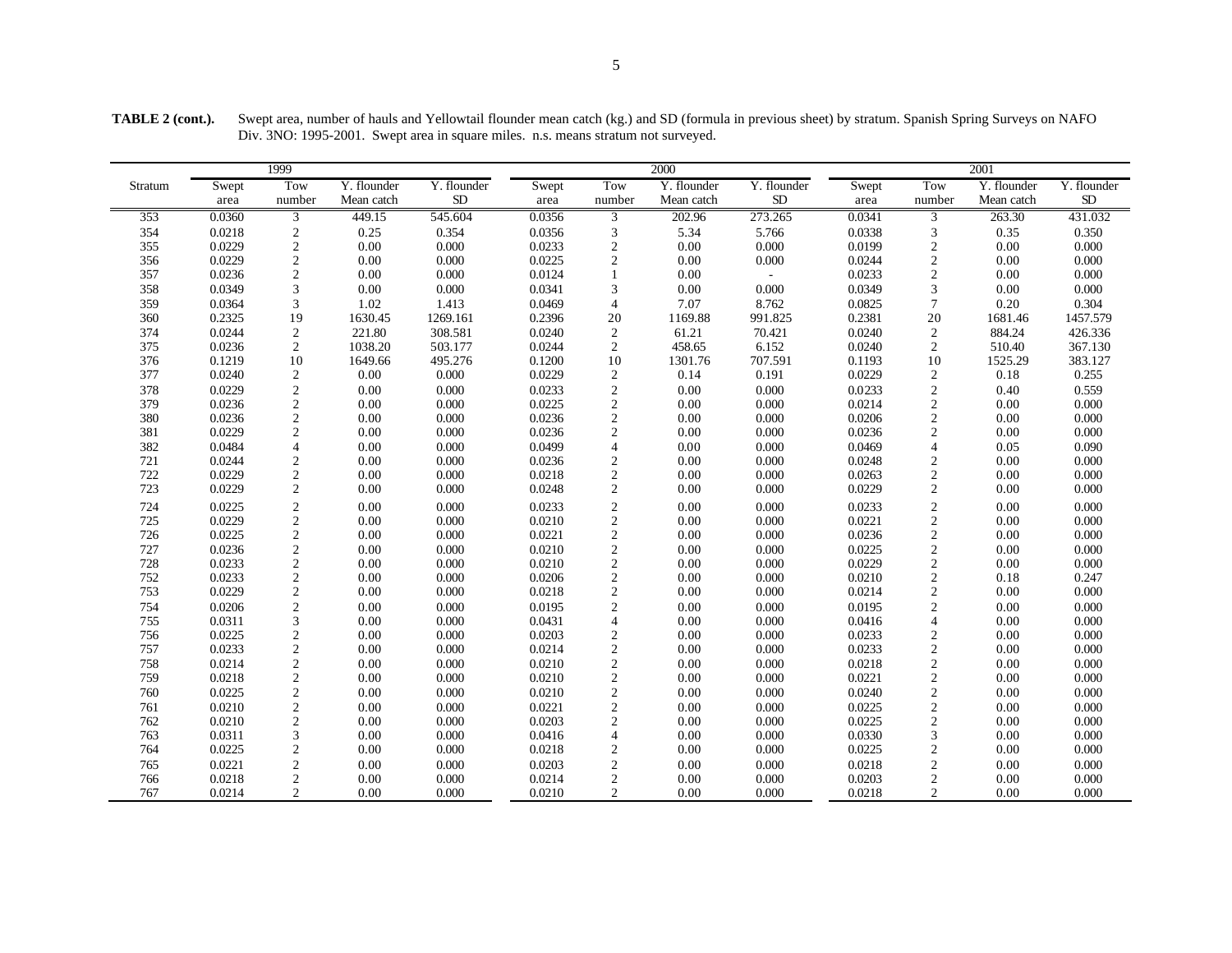| Strata | 1995      | 1996       | Survey<br>1997 | 1998       | 1999       | 2000       | 2001       |
|--------|-----------|------------|----------------|------------|------------|------------|------------|
| 353    | 4680.60   | 60238.07   | 10098.26       | 9833.63    | 120820.45  | 54597.14   | 70827.70   |
| 354    | 1312.00   | $0.01\,$   | 1035.66        | 894.21     | 61.50      | 1314.46    | 86.10      |
| 355    | n.s.      | $0.01\,$   | 487.66         | 27.94      | 0.00       | 0.00       | 0.00       |
| 356    | n.s.      | 0.00       | 45.59          | 0.00       | 0.00       | 0.00       | 0.00       |
| 357    | 0.00      | 0.00       | 0.00           | 0.00       | 0.00       | 0.00       | 0.00       |
| 358    | 0.00      | 90.00      | 12.60          | 0.00       | $0.00\,$   | 0.00       | 0.00       |
| 359    | 1698.03   | 1153.54    | 101.67         | 217.52     | 428.02     | 2975.42    | 83.60      |
| 360    | 170123.89 | 1182653.80 | 673507.66      | 3111972.86 | 4537533.56 | 3255780.21 | 4679494.83 |
| 374    | 0.00      | 0.00       | 0.00           | 28.53      | 47465.20   | 13097.87   | 189226.29  |
| 375    | 1201.89   | 33549.80   | 162.60         | 10027.00   | 281352.20  | 124294.15  | 138318.40  |
| 376    | 139887.69 | 284851.88  | 647706.55      | 1114170.14 | 2200639.77 | 1736541.17 | 2034736.86 |
| 377    | 0.00      | 0.00       | 0.00           | 0.00       | 0.00       | 13.50      | 18.00      |
| 378    | 0.00      | 23.17      | 0.00           | 0.00       | 0.00       | 0.00       | 54.91      |
| 379    | 0.00      | $0.00\,$   | 0.00           | $0.00\,$   | 0.00       | 0.00       | 0.00       |
| 380    | n.s.      | 0.00       | 0.00           | 0.00       | 0.00       | 0.00       | 0.00       |
| 381    | n.s.      | 0.00       | 0.00           | 0.00       | 0.00       | 0.00       | 0.00       |
| 382    | n.s.      | 0.00       | 0.00           | 0.00       | 0.00       | 0.00       | 15.44      |
| 721    | n.s.      | 6.50       | 146.25         | 0.00       | 0.00       | 0.00       | 0.00       |
| 722    | n.s.      | 0.00       | 0.00           | 0.00       | 0.00       | 0.00       | 0.00       |
| 723    | n.s.      | 0.00       | 0.00           | 0.00       | 0.00       | 0.00       | 0.00       |
| 724    | 0.00      | 0.00       | 0.00           | $0.00\,$   | 0.00       | 0.00       | 0.00       |
| 725    | 0.00      | 0.00       | 0.00           | 0.00       | 0.00       | 0.00       | 0.00       |
| 726    | 0.00      | 0.00       | n.s.           | 0.00       | 0.00       | 0.00       | 0.00       |
| 727    | n.s.      | 0.00       | 0.00           | 0.00       | 0.00       | 0.00       | 0.00       |
| 728    | n.s.      | 0.00       | 0.00           | 0.00       | 0.00       | 0.00       | 0.00       |
| 752    | n.s.      | 0.00       | 0.00           | 0.00       | 0.00       | 0.00       | 22.93      |
| 753    | n.s.      | 0.00       | 0.00           | 0.00       | 0.00       | 0.00       | 0.00       |
| 754    | n.s.      | n.s.       | 0.00           | 0.00       | 0.00       | 0.00       | 0.00       |
| 755    | n.s.      | n.s.       | n.s.           | $0.00\,$   | 0.00       | 0.00       | 0.00       |
| 756    | n.s.      | 0.00       | 0.00           | 0.00       | 0.00       | 0.00       | 0.00       |
| 757    | n.s.      | 0.00       | 0.00           | 0.00       | 0.00       | 0.00       | 0.00       |
| 758    | n.s.      | n.s.       | 0.00           | 0.00       | 0.00       | 0.00       | 0.00       |
| 759    | n.s.      | n.s.       | n.s.           | 0.00       | 0.00       | 0.00       | 0.00       |
| 760    | n.s.      | 0.00       | 0.00           | $0.00\,$   | $0.00\,$   | $0.00\,$   | 0.00       |
| 761    | n.s.      | $0.00\,$   | 0.00           | $0.00\,$   | $0.00\,$   | $0.00\,$   | 0.00       |
| 762    | n.s.      | n.s.       | 0.00           | $0.00\,$   | 0.00       | 0.00       | 0.00       |
| 763    | n.s.      | n.s.       | n.s.           | 0.00       | 0.00       | 0.00       | 0.00       |
| 764    | n.s.      | 0.00       | 0.00           | 0.00       | 0.00       | 0.00       | 0.00       |
| 765    | n.s.      | 0.00       | 0.00           | 0.00       | 0.00       | 0.00       | 0.00       |
| 766    | n.s.      | n.s.       | 0.00           | 0.00       | 0.00       | 0.00       | 0.00       |
| 767    | n.s.      | n.s.       | n.s.           | $0.00\,$   | $0.00\,$   | 0.00       | 0.00       |
|        |           |            |                |            |            |            |            |
|        |           |            |                |            |            |            |            |
|        | 48.52     | 178.05     | 142.77         | 410.67     | 695.06     | 501.70     | 687.77     |

**TABLE 3.** Yellowtail flounder stratified mean catches by stratum and year. n.s. means stratum not surveyed.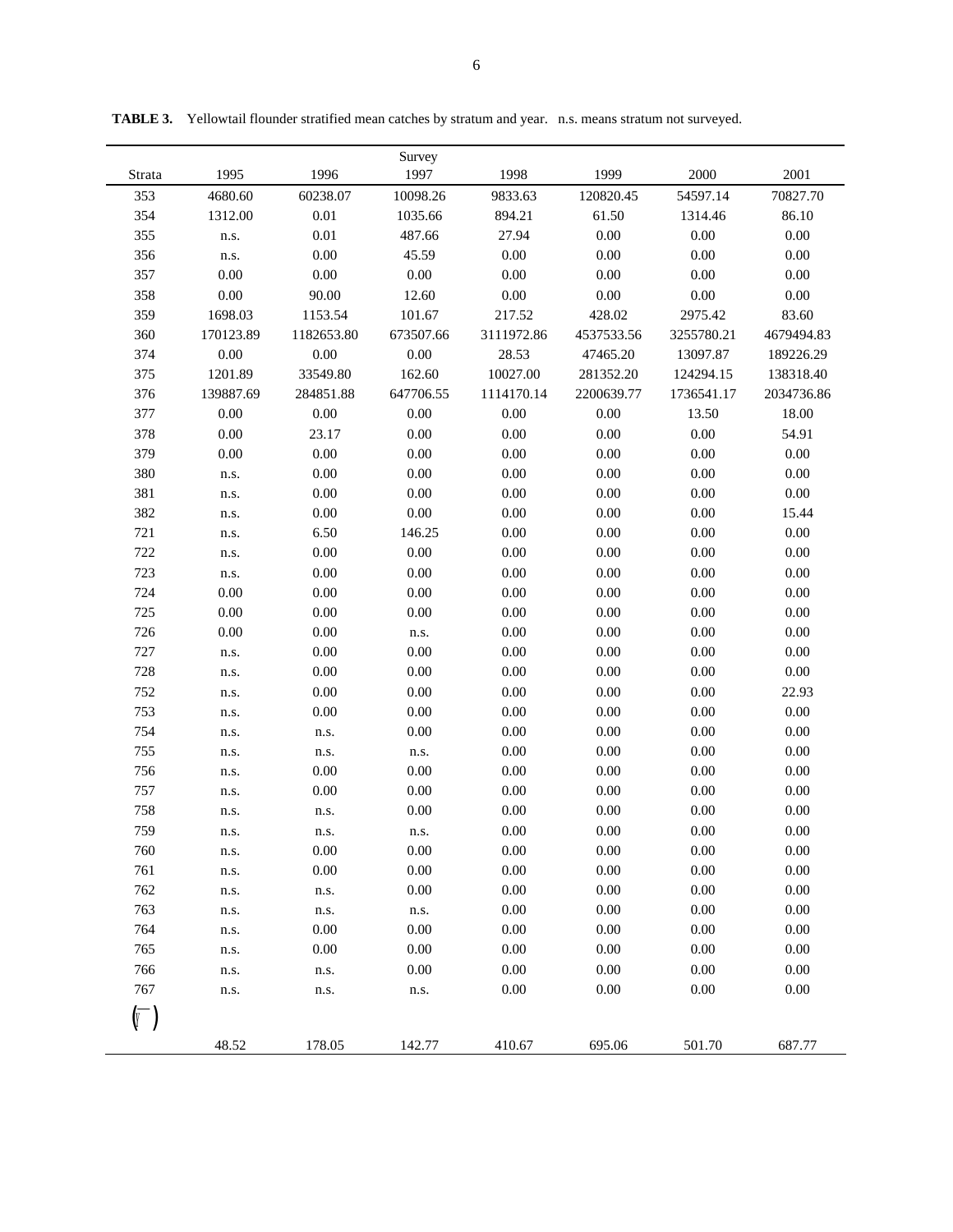|              |                    |                    | Survey           |                  |                  |                  |                  |
|--------------|--------------------|--------------------|------------------|------------------|------------------|------------------|------------------|
| Strata       | 1995               | 1996               | 1997             | 1998             | 1999             | 2000             | 2001             |
| 353          | 763                | 9145               | 1919             | 1813             | 20852            | 8839             | 14065            |
| 354          | $\boldsymbol{0}$   | $\boldsymbol{0}$   | 180              | 201              | $12\,$           | 268              | 15               |
| 355          | n.s.               | $\boldsymbol{0}$   | 86               | $\mathfrak{Z}$   | $\boldsymbol{0}$ | $\boldsymbol{0}$ | $\boldsymbol{0}$ |
| 356          | n.s.               | 0                  | $\,8\,$          | $\boldsymbol{0}$ | $\boldsymbol{0}$ | $\boldsymbol{0}$ | $\boldsymbol{0}$ |
| 357          | $\boldsymbol{0}$   | $\boldsymbol{0}$   | $\boldsymbol{0}$ | $\boldsymbol{0}$ | $\mathbf{0}$     | $\boldsymbol{0}$ | $\boldsymbol{0}$ |
| 358          | $\boldsymbol{0}$   | $\overline{0}$     | $\overline{4}$   | $\boldsymbol{0}$ | $\overline{0}$   | $\boldsymbol{0}$ | $\boldsymbol{0}$ |
| 359          | 244                | 181                | 43               | 54               | 81               | 734              | 26               |
| 360          | 53415              | 360289             | 292106           | 1345060          | 1439644          | 903540           | 1423860          |
| 374          | $\boldsymbol{0}$   | $\boldsymbol{0}$   | $\boldsymbol{0}$ | 16               | 14037            | 2824             | 34833            |
| 375          | 277                | 7298               | 23               | 2401             | 89049            | 37922            | 36250            |
| 376          | 65262              | 152761             | 337785           | 598447           | 871188           | 654521           | 826829           |
| 377          | $\boldsymbol{0}$   | $\boldsymbol{0}$   | $\boldsymbol{0}$ | $\boldsymbol{0}$ | $\boldsymbol{0}$ | $\overline{4}$   | $\overline{4}$   |
| 378          | $\boldsymbol{0}$   | $\boldsymbol{0}$   | $\boldsymbol{0}$ | $\boldsymbol{0}$ | $\boldsymbol{0}$ | $\boldsymbol{0}$ | 12               |
| 379          | $\boldsymbol{0}$   | $\boldsymbol{0}$   | $\boldsymbol{0}$ | $\boldsymbol{0}$ | $\boldsymbol{0}$ | $\boldsymbol{0}$ | $\boldsymbol{0}$ |
| 380          | n.s.               | $\boldsymbol{0}$   | $\boldsymbol{0}$ | $\boldsymbol{0}$ | $\boldsymbol{0}$ | $\boldsymbol{0}$ | $\boldsymbol{0}$ |
| 381          | n.s.               | 0                  | $\boldsymbol{0}$ | $\boldsymbol{0}$ | $\boldsymbol{0}$ | $\boldsymbol{0}$ | $\boldsymbol{0}$ |
| 382          | n.s.               | 0                  | $\boldsymbol{0}$ | $\boldsymbol{0}$ | $\boldsymbol{0}$ | $\boldsymbol{0}$ | $\boldsymbol{7}$ |
| 721          | n.s.               | $\boldsymbol{0}$   | 26               | $\boldsymbol{0}$ | $\boldsymbol{0}$ | $\boldsymbol{0}$ | $\boldsymbol{0}$ |
| 722          | n.s.               | $\boldsymbol{0}$   | $\boldsymbol{0}$ | $\boldsymbol{0}$ | $\boldsymbol{0}$ | $\boldsymbol{0}$ | $\boldsymbol{0}$ |
| 723          | n.s.               | 0                  | $\boldsymbol{0}$ | $\boldsymbol{0}$ | $\boldsymbol{0}$ | $\boldsymbol{0}$ | $\boldsymbol{0}$ |
| 724          | $\boldsymbol{0}$   | $\boldsymbol{0}$   | $\boldsymbol{0}$ | $\boldsymbol{0}$ | $\boldsymbol{0}$ | $\boldsymbol{0}$ | $\boldsymbol{0}$ |
| 725          | $\boldsymbol{0}$   | $\boldsymbol{0}$   | $\boldsymbol{0}$ | $\boldsymbol{0}$ | $\boldsymbol{0}$ | $\boldsymbol{0}$ | $\boldsymbol{0}$ |
| 726          | $\boldsymbol{0}$   | $\boldsymbol{0}$   | n.s.             | $\boldsymbol{0}$ | $\boldsymbol{0}$ | $\boldsymbol{0}$ | $\boldsymbol{0}$ |
| 727          | n.s.               | 0                  | $\boldsymbol{0}$ | $\boldsymbol{0}$ | $\boldsymbol{0}$ | $\boldsymbol{0}$ | $\boldsymbol{0}$ |
| 728          | n.s.               | $\boldsymbol{0}$   | $\boldsymbol{0}$ | $\boldsymbol{0}$ | $\boldsymbol{0}$ | $\boldsymbol{0}$ | $\boldsymbol{0}$ |
| 752          | n.s.               | $\boldsymbol{0}$   | $\boldsymbol{0}$ | $\boldsymbol{0}$ | $\boldsymbol{0}$ | $\boldsymbol{0}$ | 6                |
| 753          | n.s.               | $\boldsymbol{0}$   | $\boldsymbol{0}$ | $\boldsymbol{0}$ | $\boldsymbol{0}$ | $\boldsymbol{0}$ | $\boldsymbol{0}$ |
| 754          | n.s.               | n.s.               | $\boldsymbol{0}$ | $\boldsymbol{0}$ | 0                | $\boldsymbol{0}$ | $\boldsymbol{0}$ |
| 755          | n.s.               | n.s.               | n.s.             | $\boldsymbol{0}$ | 0                | $\boldsymbol{0}$ | $\boldsymbol{0}$ |
| 756          | n.s.               | $\boldsymbol{0}$   | $\boldsymbol{0}$ | $\boldsymbol{0}$ | $\boldsymbol{0}$ | $\boldsymbol{0}$ | $\boldsymbol{0}$ |
| 757          | n.s.               | $\boldsymbol{0}$   | $\boldsymbol{0}$ | $\overline{0}$   | $\overline{0}$   | $\boldsymbol{0}$ | $\boldsymbol{0}$ |
| 758          | n.s.               | n.s.               | $\boldsymbol{0}$ | $\boldsymbol{0}$ | $\boldsymbol{0}$ | $\boldsymbol{0}$ | $\boldsymbol{0}$ |
| 759          | n.s.               | n.s.               | n.s.             | $\boldsymbol{0}$ | $\boldsymbol{0}$ | $\boldsymbol{0}$ | $\boldsymbol{0}$ |
| 760          | n.s.               | $\boldsymbol{0}$   | $\boldsymbol{0}$ | $\boldsymbol{0}$ | $\boldsymbol{0}$ | $\boldsymbol{0}$ | $\boldsymbol{0}$ |
| 761          | n.s.               | $\boldsymbol{0}$   | $\boldsymbol{0}$ | $\boldsymbol{0}$ | $\boldsymbol{0}$ | $\boldsymbol{0}$ | $\boldsymbol{0}$ |
| 762          | n.s.               | n.s.               | $\boldsymbol{0}$ | $\boldsymbol{0}$ | $\boldsymbol{0}$ | $\boldsymbol{0}$ | $\boldsymbol{0}$ |
| 763          | n.s.               | n.s.               | n.s.             | $\boldsymbol{0}$ | $\boldsymbol{0}$ | $\boldsymbol{0}$ | $\boldsymbol{0}$ |
| 764          | n.s.               | $\boldsymbol{0}$   | $\boldsymbol{0}$ | $\boldsymbol{0}$ | $\boldsymbol{0}$ | $\boldsymbol{0}$ | $\boldsymbol{0}$ |
| 765          | n.s.               | $\boldsymbol{0}$   | $\boldsymbol{0}$ | $\boldsymbol{0}$ | $\boldsymbol{0}$ | $\boldsymbol{0}$ | $\boldsymbol{0}$ |
| 766          | n.s.               | n.s.               | $\boldsymbol{0}$ | $\mathbf{0}$     | $\boldsymbol{0}$ | $\boldsymbol{0}$ | $\boldsymbol{0}$ |
| 767          | ${\bf n}.{\bf s}.$ | ${\bf n}.{\bf s}.$ | n.s.             | $\boldsymbol{0}$ | $\boldsymbol{0}$ | $\boldsymbol{0}$ | $\boldsymbol{0}$ |
| <b>TOTAL</b> | 119.96             | 529.67             | 632.18           | 1948.00          | 2434.86          | 1608.65          | 2335.91          |

**TABLE 4.** Survey estimates (by the swept area method) of Yellowtail flounder abundance (,000) by stratum on NAFO Div. 3NO. n.s. means stratum not surveyed.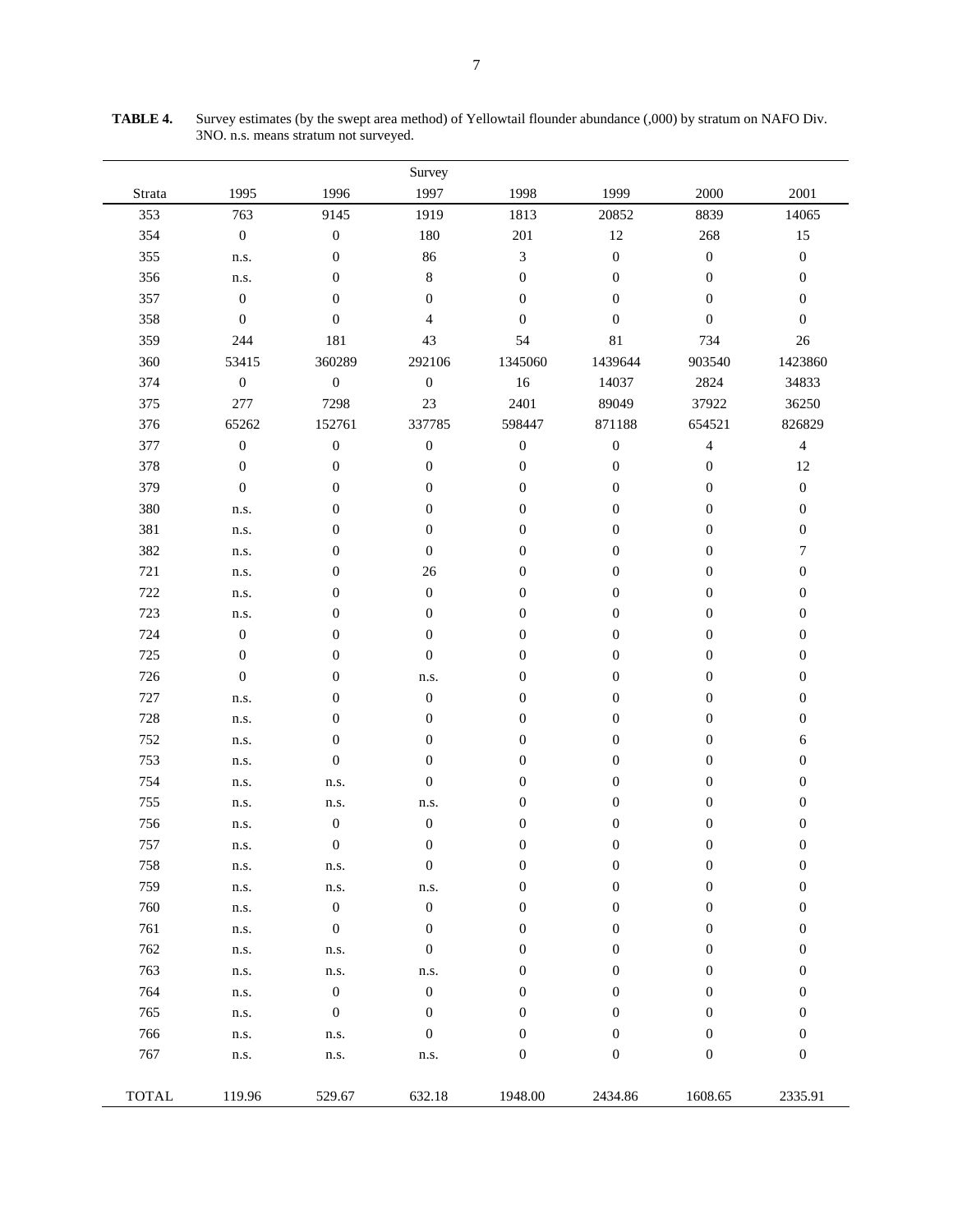|              |                  |                  | Survey           |                  |                  |                  |                  |
|--------------|------------------|------------------|------------------|------------------|------------------|------------------|------------------|
| Strata       | 1995             | 1996             | 1997             | 1998             | 1999             | 2000             | 2001             |
| 353          | 398              | 4868             | 842              | 846              | 10068            | 4598             | 6227             |
| 354          | 112              | $77\,$           | 89               | 75               | $\sqrt{6}$       | 111              | $\,8\,$          |
| 355          | n.s.             | 5                | 42               | $\sqrt{3}$       | $\boldsymbol{0}$ | $\boldsymbol{0}$ | $\boldsymbol{0}$ |
| 356          | n.s.             | $\boldsymbol{0}$ | $\overline{4}$   | $\boldsymbol{0}$ | $\boldsymbol{0}$ | $\boldsymbol{0}$ | $\boldsymbol{0}$ |
| 357          | $\boldsymbol{0}$ | $\boldsymbol{0}$ | $\boldsymbol{0}$ | $\boldsymbol{0}$ | $\mathbf{0}$     | $\boldsymbol{0}$ | $\boldsymbol{0}$ |
| 358          | $\boldsymbol{0}$ | 8                | $\mathbf{1}$     | $\boldsymbol{0}$ | $\boldsymbol{0}$ | $\boldsymbol{0}$ | $\boldsymbol{0}$ |
| 359          | 148              | 105              | 9                | 19               | 35               | 254              | 7                |
| 360          | 14804            | 97474            | 57415            | 303755           | 370809           | 271740           | 393029           |
| 374          | $\boldsymbol{0}$ | $\boldsymbol{0}$ | $\boldsymbol{0}$ | $\sqrt{2}$       | 3895             | 1091             | 15769            |
| 375          | 107              | 2933             | 14               | 872              | 23818            | 10198            | 11527            |
| 376          | 12138            | 24169            | 57301            | 119803           | 180565           | 144712           | 170628           |
| 377          | $\boldsymbol{0}$ | $\boldsymbol{0}$ | $\boldsymbol{0}$ | $\boldsymbol{0}$ | $\boldsymbol{0}$ | $\mathbf{1}$     | $\overline{c}$   |
| 378          | $\boldsymbol{0}$ | $\overline{c}$   | $\boldsymbol{0}$ | $\boldsymbol{0}$ | $\boldsymbol{0}$ | $\boldsymbol{0}$ | 5                |
| 379          | $\boldsymbol{0}$ | $\boldsymbol{0}$ | $\boldsymbol{0}$ | $\boldsymbol{0}$ | $\boldsymbol{0}$ | $\boldsymbol{0}$ | $\boldsymbol{0}$ |
| 380          | n.s.             | $\boldsymbol{0}$ | $\boldsymbol{0}$ | $\boldsymbol{0}$ | $\boldsymbol{0}$ | $\boldsymbol{0}$ | $\boldsymbol{0}$ |
| 381          | n.s.             | $\boldsymbol{0}$ | $\boldsymbol{0}$ | $\boldsymbol{0}$ | $\boldsymbol{0}$ | $\boldsymbol{0}$ | $\boldsymbol{0}$ |
| 382          | n.s.             | $\boldsymbol{0}$ | $\boldsymbol{0}$ | $\boldsymbol{0}$ | $\boldsymbol{0}$ | $\boldsymbol{0}$ | $\mathbf{1}$     |
| 721          | n.s.             | $\mathbf{1}$     | 13               | $\boldsymbol{0}$ | $\boldsymbol{0}$ | $\boldsymbol{0}$ | $\boldsymbol{0}$ |
| 722          | n.s.             | $\boldsymbol{0}$ | $\boldsymbol{0}$ | $\boldsymbol{0}$ | $\boldsymbol{0}$ | $\boldsymbol{0}$ | $\boldsymbol{0}$ |
| 723          | n.s.             | $\boldsymbol{0}$ | $\boldsymbol{0}$ | $\boldsymbol{0}$ | $\boldsymbol{0}$ | $\boldsymbol{0}$ | $\boldsymbol{0}$ |
| 724          | $\boldsymbol{0}$ | $\boldsymbol{0}$ | $\boldsymbol{0}$ | $\boldsymbol{0}$ | $\boldsymbol{0}$ | $\boldsymbol{0}$ | $\boldsymbol{0}$ |
| 725          | $\boldsymbol{0}$ | $\boldsymbol{0}$ | $\boldsymbol{0}$ | $\boldsymbol{0}$ | $\boldsymbol{0}$ | $\boldsymbol{0}$ | $\boldsymbol{0}$ |
| 726          | $\boldsymbol{0}$ | $\boldsymbol{0}$ | n.s.             | $\mathbf{0}$     | $\boldsymbol{0}$ | $\boldsymbol{0}$ | $\boldsymbol{0}$ |
| 727          | n.s.             | $\boldsymbol{0}$ | $\boldsymbol{0}$ | $\boldsymbol{0}$ | $\boldsymbol{0}$ | $\boldsymbol{0}$ | $\boldsymbol{0}$ |
| 728          | n.s.             | $\boldsymbol{0}$ | $\boldsymbol{0}$ | $\boldsymbol{0}$ | $\boldsymbol{0}$ | $\boldsymbol{0}$ | $\boldsymbol{0}$ |
| 752          | n.s.             | $\boldsymbol{0}$ | $\boldsymbol{0}$ | $\boldsymbol{0}$ | $\boldsymbol{0}$ | $\boldsymbol{0}$ | $\overline{c}$   |
| 753          | n.s.             | $\boldsymbol{0}$ | $\boldsymbol{0}$ | $\boldsymbol{0}$ | $\boldsymbol{0}$ | $\boldsymbol{0}$ | $\boldsymbol{0}$ |
| 754          | n.s.             | n.s.             | $\boldsymbol{0}$ | $\boldsymbol{0}$ | $\boldsymbol{0}$ | $\boldsymbol{0}$ | $\boldsymbol{0}$ |
| 755          | n.s.             | n.s.             | n.s.             | $\boldsymbol{0}$ | $\boldsymbol{0}$ | $\boldsymbol{0}$ | $\boldsymbol{0}$ |
| 756          | n.s.             | $\boldsymbol{0}$ | $\boldsymbol{0}$ | $\boldsymbol{0}$ | $\boldsymbol{0}$ | $\boldsymbol{0}$ | $\boldsymbol{0}$ |
| 757          | n.s.             | $\boldsymbol{0}$ | $\boldsymbol{0}$ | $\overline{0}$   | $\mathbf{0}$     | $\theta$         | $\boldsymbol{0}$ |
| 758          | n.s.             | n.s.             | $\boldsymbol{0}$ | $\boldsymbol{0}$ | $\boldsymbol{0}$ | $\boldsymbol{0}$ | $\boldsymbol{0}$ |
| 759          | n.s.             | n.s.             | n.s.             | $\boldsymbol{0}$ | $\boldsymbol{0}$ | $\boldsymbol{0}$ | $\boldsymbol{0}$ |
| 760          | n.s.             | $\boldsymbol{0}$ | $\boldsymbol{0}$ | $\boldsymbol{0}$ | $\boldsymbol{0}$ | $\boldsymbol{0}$ | $\boldsymbol{0}$ |
| 761          | n.s.             | $\boldsymbol{0}$ | $\boldsymbol{0}$ | $\boldsymbol{0}$ | $\boldsymbol{0}$ | $\boldsymbol{0}$ | $\boldsymbol{0}$ |
| 762          | n.s.             | n.s.             | $\boldsymbol{0}$ | $\boldsymbol{0}$ | $\boldsymbol{0}$ | $\boldsymbol{0}$ | $\boldsymbol{0}$ |
| 763          | n.s.             | n.s.             | n.s.             | $\boldsymbol{0}$ | $\boldsymbol{0}$ | $\boldsymbol{0}$ | $\boldsymbol{0}$ |
| 764          | n.s.             | $\boldsymbol{0}$ | $\boldsymbol{0}$ | $\boldsymbol{0}$ | $\boldsymbol{0}$ | $\boldsymbol{0}$ | $\boldsymbol{0}$ |
| 765          | n.s.             | $\boldsymbol{0}$ | $\boldsymbol{0}$ | $\boldsymbol{0}$ | $\boldsymbol{0}$ | $\boldsymbol{0}$ | $\boldsymbol{0}$ |
| 766          | n.s.             | n.s.             | $\boldsymbol{0}$ | $\boldsymbol{0}$ | $\boldsymbol{0}$ | $\boldsymbol{0}$ | $\boldsymbol{0}$ |
| 767          | n.s.             | n.s.             | n.s.             | $\boldsymbol{0}$ | $\boldsymbol{0}$ | $\boldsymbol{0}$ | $\boldsymbol{0}$ |
| <b>TOTAL</b> | 27.71            | 129.64           | 115.73           | 425.38           | 589.20           | 432.70           | 597.20           |

**TABLE 5.** Survey estimates (by the swept area method) of Yellowtail flounder biomass (t.) by stratum on NAFO Div. 3NO. n.s. means stratum not surveyed.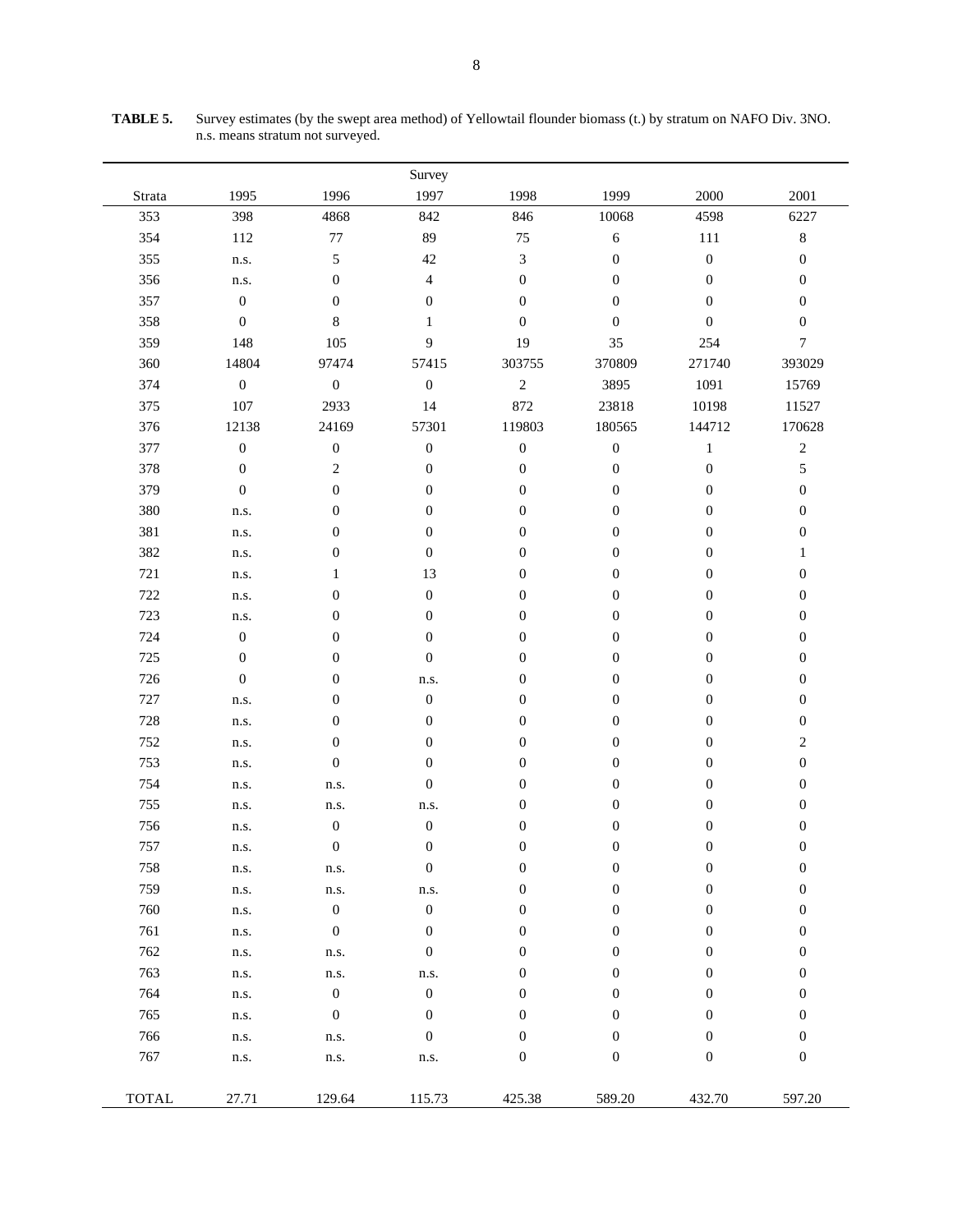|              | 1995   |         |        |        | 1996    |        |         | 1997    |        |         | 1998    |        |  |
|--------------|--------|---------|--------|--------|---------|--------|---------|---------|--------|---------|---------|--------|--|
| Lenght (cm.) | Males  | Females | Indet. | Males  | Females | Indet. | Males   | Females | Indet. | Males   | Females | Indet. |  |
| 8            | 0.000  | 0.000   | 0.000  | 0.000  | 0.000   | 0.000  | 0.000   | 0.000   | 0.000  | 0.000   | 0.000   | 0.000  |  |
| 10           | 0.000  | 0.000   | 0.585  | 0.000  | 0.000   | 0.015  | 0.000   | 0.000   | 0.000  | 0.000   | 0.000   | 0.000  |  |
| 12           | 0.000  | 0.000   | 1.234  | 0.000  | 0.000   | 0.378  | 0.075   | 0.075   | 0.000  | 0.000   | 0.000   | 0.325  |  |
| 14           | 1.364  | 3.053   | 7.016  | 0.000  | 0.000   | 0.923  | 0.566   | 0.453   | 0.000  | 0.000   | 0.000   | 0.000  |  |
| 16           | 11.564 | 13.578  | 5.587  | 0.272  | 0.817   | 6.629  | 2.490   | 2.188   | 0.000  | 0.355   | 0.638   | 0.000  |  |
| 18           | 20.334 | 32.222  | 1.299  | 2.119  | 20.857  | 12.593 | 7.647   | 4.188   | 0.000  | 3.232   | 2.275   | 0.000  |  |
| 20           | 25.271 | 30.728  | 0.000  | 11.397 | 61.633  | 3.209  | 23.619  | 27.178  | 0.000  | 10.971  | 8.137   | 0.000  |  |
| 22           | 42.552 | 42.877  | 0.000  | 20.297 | 90.466  | 0.621  | 65.009  | 49.753  | 0.000  | 17.928  | 15.587  | 0.000  |  |
| 24           | 68.473 | 86.338  | 0.000  | 36.946 | 116.848 | 0.000  | 104.588 | 95.093  | 0.000  | 44.679  | 37.493  | 0.000  |  |
| 26           | 45.085 | 59.118  | 0.000  | 38.142 | 95.370  | 0.000  | 100.236 | 102.488 | 0.000  | 95.514  | 74.282  | 0.000  |  |
| 28           | 33.392 | 29.624  | 0.000  | 37.052 | 47.783  | 0.000  | 78.693  | 97.922  | 0.000  | 108.923 | 110.054 | 0.000  |  |
| 30           | 39.044 | 56.389  | 0.000  | 35.266 | 49.615  | 0.000  | 38.535  | 64.883  | 0.000  | 82.304  | 106.329 | 0.000  |  |

**TABLE 6.** Yellowtail flounder length distribution in NAFO 3NO 1995-2001 in frequency in ‰. Indet. means indeterminates.

| 8              | 0.000  | 0.000            | 0.000  | 0.000           | 0.000     | 0.000  | 0.000   | 0.000   | 0.000    | 0.000   | 0.000          | 0.000 |
|----------------|--------|------------------|--------|-----------------|-----------|--------|---------|---------|----------|---------|----------------|-------|
| $10\,$         | 0.000  | 0.000            | 0.585  | 0.000           | 0.000     | 0.015  | 0.000   | 0.000   | 0.000    | 0.000   | 0.000          | 0.000 |
| 12             | 0.000  | 0.000            | 1.234  | 0.000           | 0.000     | 0.378  | 0.075   | 0.075   | 0.000    | 0.000   | 0.000          | 0.325 |
| 14             | 1.364  | 3.053            | 7.016  | 0.000           | 0.000     | 0.923  | 0.566   | 0.453   | 0.000    | 0.000   | 0.000          | 0.000 |
| 16             | 11.564 | 13.578           | 5.587  | 0.272           | 0.817     | 6.629  | 2.490   | 2.188   | 0.000    | 0.355   | 0.638          | 0.000 |
| 18             | 20.334 | 32.222           | 1.299  | 2.119           | 20.857    | 12.593 | 7.647   | 4.188   | 0.000    | 3.232   | 2.275          | 0.000 |
| $20\,$         | 25.271 | 30.728           | 0.000  | 11.397          | 61.633    | 3.209  | 23.619  | 27.178  | 0.000    | 10.971  | 8.137          | 0.000 |
| 22             | 42.552 | 42.877           | 0.000  | 20.297          | 90.466    | 0.621  | 65.009  | 49.753  | 0.000    | 17.928  | 15.587         | 0.000 |
| 24             | 68.473 | 86.338           | 0.000  | 36.946          | 116.848   | 0.000  | 104.588 | 95.093  | 0.000    | 44.679  | 37.493         | 0.000 |
| 26             | 45.085 | 59.118           | 0.000  | 38.142          | 95.370    | 0.000  | 100.236 | 102.488 | 0.000    | 95.514  | 74.282         | 0.000 |
| 28             | 33.392 | 29.624           | 0.000  | 37.052          | 47.783    | 0.000  | 78.693  | 97.922  | 0.000    | 108.923 | 110.054        | 0.000 |
| 30             | 39.044 | 56.389           | 0.000  | 35.266          | 49.615    | 0.000  | 38.535  | 64.883  | 0.000    | 82.304  | 106.329        | 0.000 |
| 32             | 33.587 | 74.125           | 0.000  | 27.517          | 34.767    | 0.000  | 18.614  | 29.103  | 0.000    | 41.712  | 76.491         | 0.000 |
| 34             | 26.895 | 64.705           | 0.000  | 31.452          | 26.669    | 0.000  | 13.180  | 17.482  | 0.000    | 14.131  | 50.336         | 0.000 |
| 36             | 14.942 | 36.055           | 0.000  | 22.673          | 41.124    | 0.000  | 6.439   | 12.929  | 0.000    | 8.437   | 32.955         | 0.000 |
| 38             | 8.510  | 23.777           | 0.000  | 12.744          | 38.732    | 0.000  | 3.987   | 10.552  | 0.000    | 5.248   | 17.573         | 0.000 |
| 40             | 8.380  | 20.139           | 0.000  | 7.144           | 25.610    | 0.000  | 1.635   | 10.275  | 0.000    | 2.257   | 14.835         | 0.000 |
| 42             | 2.599  | 13.383           | 0.000  | 2.089           | 18.693    | 0.000  | 0.465   | 5.559   | 0.000    | 1.318   | 8.660          | 0.000 |
| 44             | 0.130  | 8.121            | 0.000  | 2.225           | 9.793     | 0.000  | 0.327   | 2.578   | 0.000    | 0.120   | 4.411          | 0.000 |
| 46             | 0.130  | 3.183            | 0.000  | 0.454           | 6.357     | 0.000  | 0.025   | 0.704   | 0.000    | 0.006   | 1.252          | 0.000 |
| 48             | 0.000  | 2.079            | 0.000  | 0.091           | 1.347     | 0.000  | 0.000   | 0.126   | 0.000    | 0.006   | 1.023          | 0.000 |
| 50             | 0.000  | 1.559            | 0.000  | 0.000           | 0.908     | 0.000  | 0.000   | 0.264   | 0.000    | 0.000   | 0.205          | 0.000 |
| 52             | 0.000  | 0.650            | 0.000  | 0.000           | 0.227     | 0.000  | 0.000   | 0.000   | 0.000    | 0.000   | 0.000          | 0.000 |
| 54             | 0.000  | 0.260            | 0.000  | 0.000           | 0.000     | 0.000  | 0.000   | 0.075   | 0.000    | 0.000   | 0.000          | 0.000 |
| 56             | 0.000  | 0.065            | 0.000  | 0.000           | 0.136     | 0.000  | 0.000   | 0.000   | 0.000    | 0.000   | 0.000          | 0.000 |
| Total          |        | 382.252 602.027  | 15.721 | 287.881 687.751 |           | 24.368 | 466.131 | 533.869 | 0.000    | 437.140 | 562.535        | 0.325 |
| N° Ind.: 1876  |        | 3003             | 81     | 1837            | 4584      | 249    | 3635    | 4469    | $\Omega$ | 2848    | 3693           | 3     |
| N° samples:    |        | 43               |        |                 | 33        |        |         | 54      |          |         | 48             |       |
| Range:         |        | $9 - 56$         |        |                 | $10 - 55$ |        |         | 12-53   |          |         | 11-49          |       |
| Total catch:   |        | 3557             |        |                 | 17110     |        |         | 14722   |          |         | 36580          |       |
| Sampled catch: |        | 1122.79          |        |                 | 1591.03   |        |         | 1748.76 |          |         | 1601.63        |       |
|                |        | $\boldsymbol{0}$ |        |                 | $\theta$  |        |         | 8       |          |         | $\overline{0}$ |       |
| Total hauls:   |        | 84               |        |                 | 120       |        |         | 139     |          |         | 136            |       |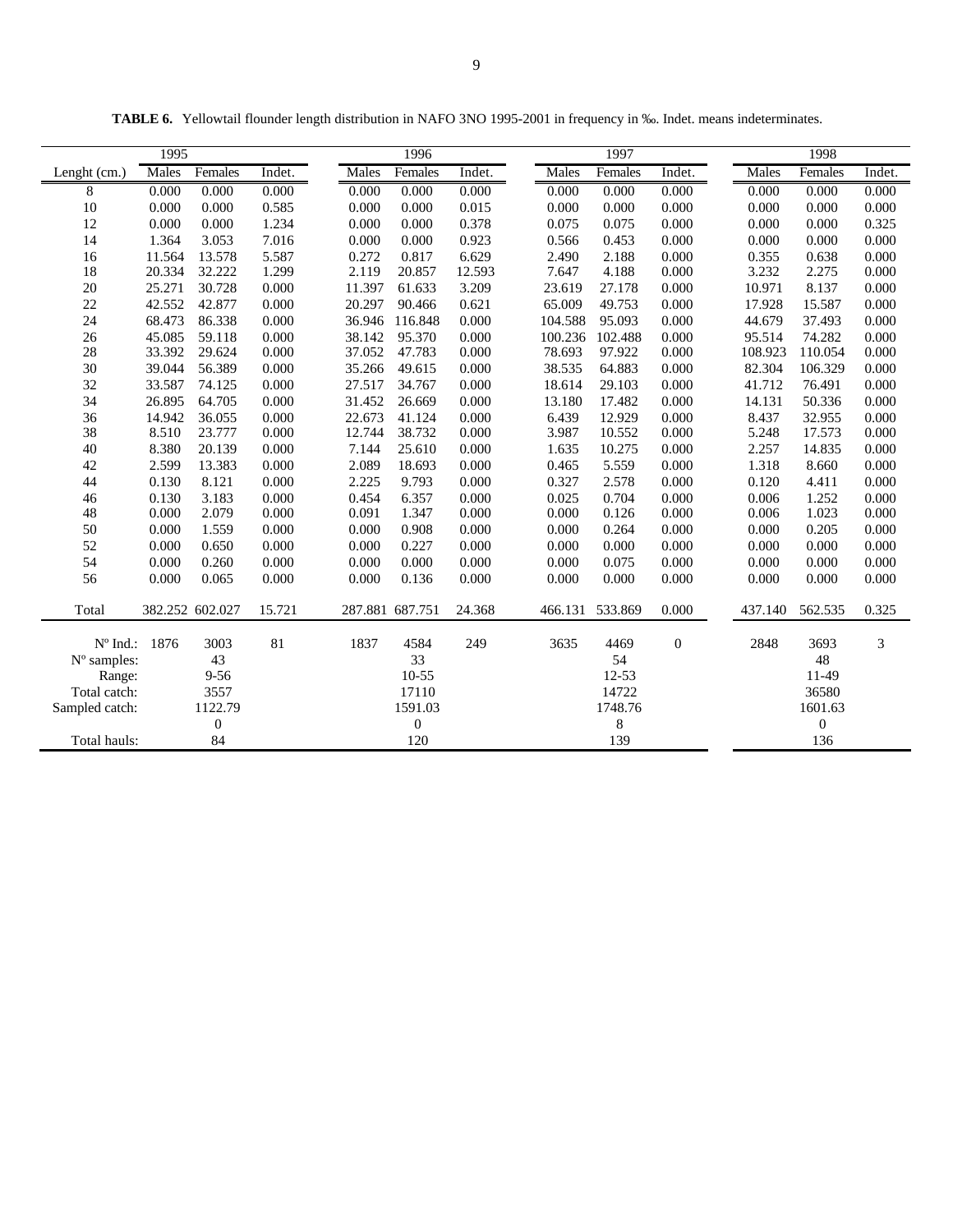|                   | 1999         |          |        |         | 2000     |                |         | 2001     |              |
|-------------------|--------------|----------|--------|---------|----------|----------------|---------|----------|--------------|
| Lenght (cm.)      | <b>Males</b> | Females  | Indet. | Males   | Females  | Indet.         | Males   | Females  | Indet.       |
| 8                 | 0.000        | 0.000    | 0.099  | 0.000   | 0.000    | 0.000          | 0.000   | 0.000    | 0.000        |
| 10                | 0.085        | 0.085    | 0.264  | 0.000   | 0.000    | 0.000          | 0.000   | 0.000    | 0.000        |
| 12                | 1.438        | 0.594    | 0.198  | 0.184   | 0.134    | 0.000          | 0.000   | 0.215    | 0.000        |
| 14                | 2.254        | 2.320    | 0.000  | 1.024   | 1.504    | 0.000          | 0.000   | 0.518    | 0.000        |
| 16                | 6.131        | 5.315    | 0.000  | 5.812   | 6.271    | 0.000          | 0.963   | 0.645    | 0.000        |
| 18                | 6.867        | 8.414    | 0.000  | 11.489  | 11.150   | 0.000          | 5.951   | 4.490    | 0.000        |
| 20                | 6.419        | 6.051    | 0.000  | 13.615  | 16.263   | 0.000          | 18.768  | 17.923   | 0.000        |
| 22                | 20.125       | 11.975   | 0.000  | 18.169  | 24.405   | 0.000          | 32.963  | 27.930   | 0.000        |
| 24                | 38.613       | 27.294   | 0.000  | 23.918  | 24.151   | 0.000          | 35.357  | 31.311   | 0.000        |
| 26                | 76.269       | 45.018   | 0.000  | 46.374  | 37.052   | 0.000          | 34.042  | 26.664   | 0.000        |
| 28                | 114.500      | 78.297   | 0.000  | 88.093  | 52.376   | 0.000          | 66.189  | 32.083   | 0.000        |
| 30                | 97.780       | 91.592   | 0.000  | 110.027 | 60.906   | 0.000          | 95.575  | 49.214   | 0.000        |
| 32                | 51.890       | 98.289   | 0.000  | 77.247  | 83.856   | 0.000          | 96.269  | 72.414   | 0.000        |
| 34                | 22.643       | 65.322   | 0.000  | 39.086  | 79.916   | 0.000          | 42.124  | 93.894   | 0.000        |
| 36                | 14.588       | 36.533   | 0.000  | 13.240  | 53.421   | 0.000          | 19.350  | 80.731   | 0.000        |
| 38                | 7.315        | 23.205   | 0.000  | 7.761   | 34.729   | 0.000          | 7.833   | 50.157   | 0.147        |
| 40                | 2.486        | 12.635   | 0.000  | 4.802   | 20.585   | 0.000          | 5.038   | 21.622   | 0.000        |
| 42                | 0.712        | 8.824    | 0.000  | 1.391   | 14.681   | 0.000          | 1.632   | 12.602   | 0.000        |
| 44                | 0.406        | 4.094    | 0.000  | 0.219   | 9.244    | 0.000          | 0.151   | 7.901    | 0.000        |
| 46                | 0.038        | 1.613    | 0.000  | 0.007   | 4.350    | 0.000          | 0.176   | 4.476    | 0.000        |
| 48                | 0.094        | 0.901    | 0.000  | 0.007   | 1.539    | 0.000          | 0.293   | 1.593    | 0.000        |
| 50                | 0.000        | 0.377    | 0.000  | 0.000   | 0.720    | 0.000          | 0.000   | 0.474    | 0.000        |
| 52                | 0.000        | 0.038    | 0.000  | 0.000   | 0.240    | 0.000          | 0.000   | 0.064    | 0.000        |
| 54                | 0.000        | 0.000    | 0.000  | 0.000   | 0.042    | 0.000          | 0.000   | 0.073    | 0.000        |
| 56                | 0.000        | 0.000    | 0.000  | 0.000   | 0.000    | 0.000          | 0.000   | 0.186    | 0.000        |
| Total             | 470.652      | 528.786  | 0.561  | 462.464 | 537.536  | 0.000          | 462.674 | 537.179  | 0.147        |
| $N^{\circ}$ Ind.: | 4616         | 5076     | 6      | 3323    | 4100     | $\overline{0}$ | 3160    | 3971     | $\mathbf{1}$ |
| N° samples:       |              | 39       |        |         | 42       |                |         | 45       |              |
| Range:            |              | $8 - 52$ |        |         | 11-54    |                |         | 12-56    |              |
| Total catch:      |              | 51346    |        |         | 38108    |                |         | 52465    |              |
| Sampled catch:    |              | 2381.485 |        |         | 2144.295 |                |         | 2021.620 |              |
| Total hauls:      |              | 117      |        |         | 123      |                |         | 124      |              |
|                   |              |          |        |         |          |                |         |          |              |

**TABLE 6 (cont.).** Yellowtail flounder length distribution in NAFO 3NO 1995-2001 in frequency in ‰. Indet. means indeterminates.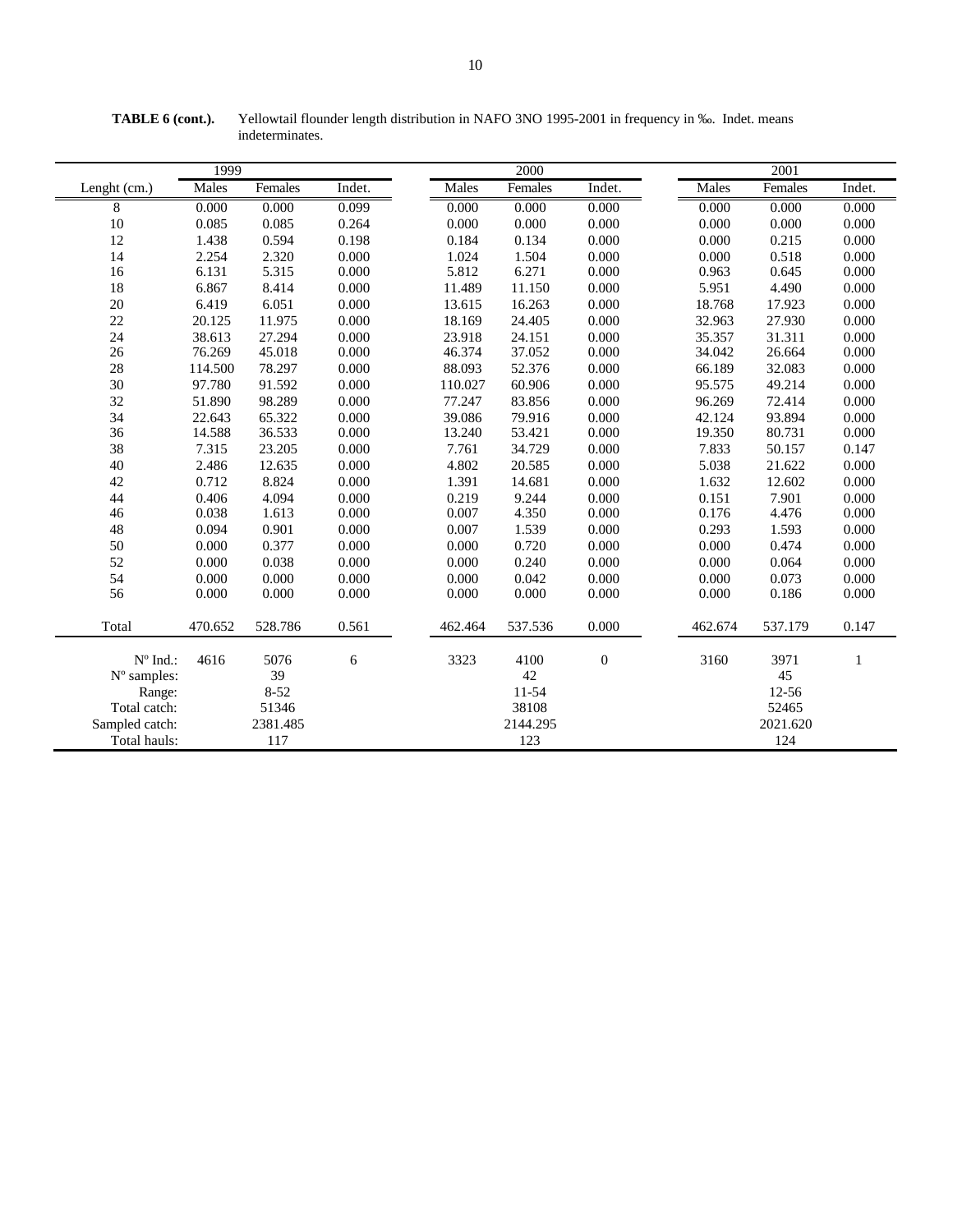

 **Fig. 1.** Yellowtail flounder stratified mean catches by year. Spanish Spring Surveys on NAFO Div. 3NO: 1995- 2001.



**Fig. 2.** Yellowtail flounder abundance by year. Spanish Spring Surveys on NAFO Div. 3NO: 1995-2001.



**Fig. 3.** Yellowtail flounder bio mass by year. Spanish Spring Surveys on NAFO Div. 3NO: 1995-2001.